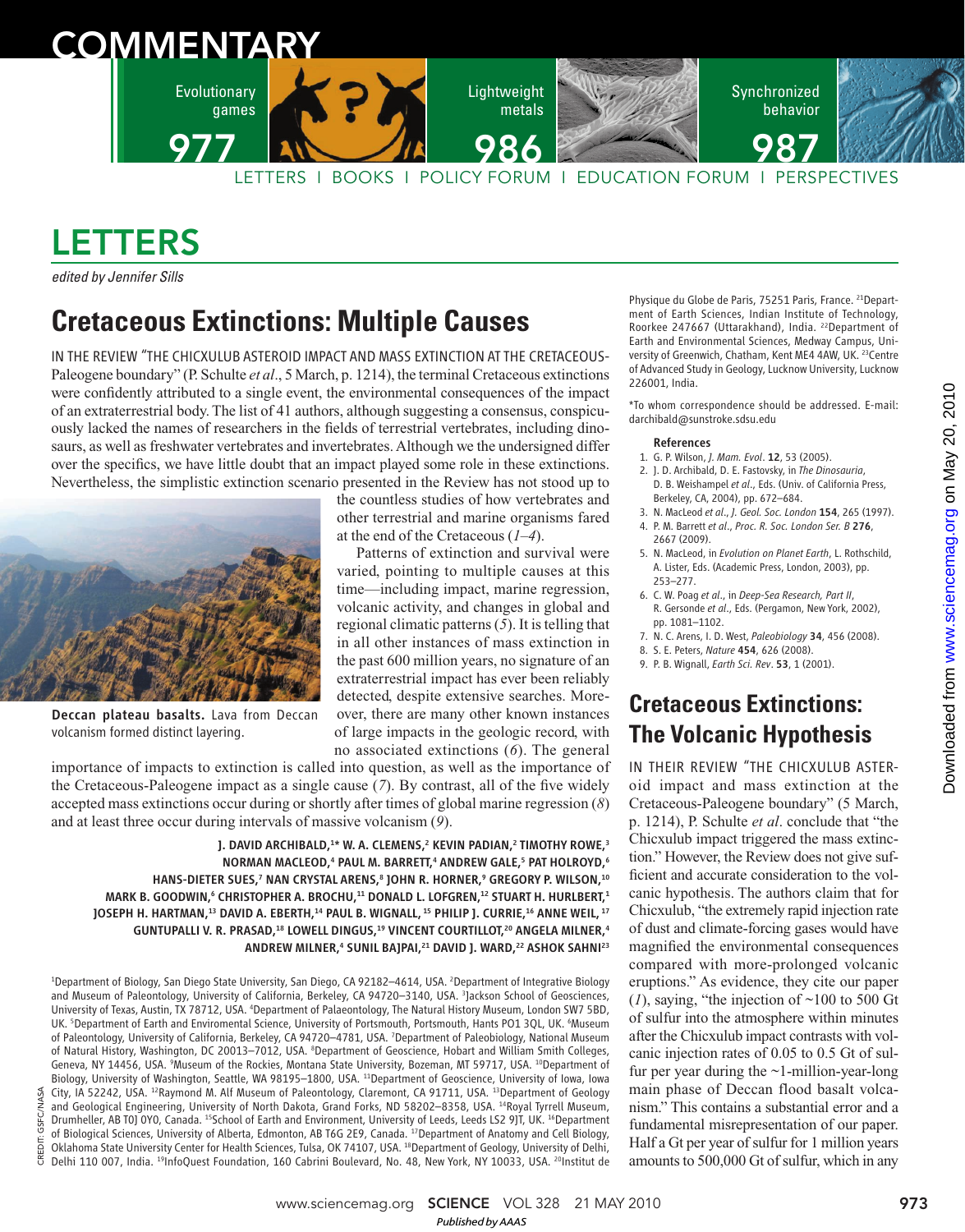#### **CORRECTIONS AND CLARIFICATIONS**

Reports: "Cryogenian glaciation and the onset of carbon-isotope decoupling" by N. L. Swanson-Hysell *et al*. (30 April, p. 608). A typographical error in the Fig. 2 caption was introduced to the print edition during page proofs. The correct final sentence of the Fig. 2 caption is, "An increase in  $k_{_{\rm w}}$  and in the relative burial of C as organic matter can result in a decrease in CO<sub>2</sub>, as shown for the Mesoproterozoic ⊠Tonian ⊠ Cryogenian, without changes in volcanic CO<sub>2</sub> input." The caption is correct in the HTML version online.

Cover caption: (23 April, p. 397). The cover image showed children studying chemistry, not nuclear physics.

Reports: "Protein kinase C-θ mediates negative feedback on regulatory T cell function" by A. Zanin-Zhorov *et al*. (16 April, p. 372). In the first sentence of the second paragraph on p. 372, T<sub>eff</sub> should have been defined as CD4+ CD25<sup>–</sup>.

Reports: "Arsenic trioxide controls the fate of the PML-RARα oncoprotein by directly binding PML" by X.-W. Zhang *et al*. (9 April, p. 240). In the legend for Fig. 3C, the local structure models were described incorrectly; Zn-PML-R is blue and As-PML-R is orange.

Policy Forum: "China's road to sustainability" by J. Liu (2 April, p. 50). In the first sentence, China refers to the People's Republic of China. The word "caused" was missing from the sentence "The 'Great Leap Forward' movement (1958–1961) caused the loss of at least 10% of China's forests to fuel backyard furnaces for steel production."

News Focus: "Immunology uncaged" by M. Leslie (26 March, p. 1573). The article incorrectly stated that the Center for Human Immunology, Autoimmunity, and Inflammation was part of the National Heart, Lung, and Blood Institute. It is a separate initiative sponsored by several NIH institutes. The article should also have emphasized that the center is conducting immunological research and is not a technical service facility.

News Focus: "Treatment as prevention" by J. Cohen (5 March, p. 1196). The title on the graphic mistakenly indicated that "incidence" dropped. The researchers did not measure "incidence" but did find a drop in the number of HIV infections detected.

Reports: "Acetylation of metabolic enzymes coordinates carbon source utilization and metabolic flux" by Q. Wang *et al.* (19 February, p. 1004). In Fig. 2B, the inhibitor used to mimic the *cobB* mutation was NAM (nicotinamide) not NAD<sup>+</sup> (nicotinamide adenine dinucleotide).

climate model would lead to a "snowball" Earth! In (*1*), we estimate the total amount of  $SO_2$  released by the traps at about 10,000 Gt, less by a factor of 50 than that in Schulte *et al*.'s Review. The Deccan erupted in a small number of short, huge pulses, reducing actual injection duration to far less than 1 million years. We and others (*2*, *3*) have argued that two main phases likely lasted a few thousand to tens of thousands of years, during which individual flows would have reached volumes of 10,000 km<sup>3</sup> and released up to 100 Gt of sulfur in one or a few decades (based on analysis of paleomagnetic secular variation). Schulte *et al*. use our study to show that volcanism did not lead to the extinction, yet we showed that injection of  $SO_2$  by a single volcanic pulse could have had a climatic impact similar to Chicxulub. We estimated (*1*) that the largest Deccan pulses emitted up to 100 Gt of sulfur at 0.5 Gt per year for a few decades to tens of decades, implying a radiative effect slightly lower but lasting substantially longer than in the impact case. Whereas impact was a single event, some 30 volcanic pulses emitted total amounts of  $SO_2$  not very different from Chicxulub. Their sequence would have generated a runaway effect not allowed by a single impact or volcanic pulse. Evidence of an association between extinctions and continental flood basalts (CFBs) arising from eruption has been proposed since at least 1986 (*4*–*7*). Subsequent work has shown that all extinction or oceanic anoxia events in the past 300 million years are associated with a

large accumulation of igneous material of the same age within uncertainties (*8*). No conclusive impact has been demonstrated at any mass extinction boundary other than the Cretaceous-Paleogene. The case of the largest CFB (Siberian traps) and mass extinction (Permo-Triassic  $\sim$ 250 million years ago) is now generally accepted. Without challenging the existence or age of the Chicxulub impact, we believe that it is increasingly arguable that it could not by itself have caused a mass extinction, but that because it took place demonstrably during Deccan eruptions (*9*, *10*), it contributed significantly to the mass extinction, as yet another giant lava flow could have, in an already very weakened environment.

VINCENT COURTILLOT\* AND FRÉDÉRIC FLUTEAU

Institut de Physique du Globe, Paris, France.

\*To whom correspondence should be addressed. E-mail: courtil@ipgp.fr

#### References

- 1. A.-L. Chenet *et al*., *J. Geophys. Res*. 114, B06103, 10.1029/2008JB005644 (2009).
- 2. S. Self, T. Thordarson, M. Widdowson, A. Jay, *Earth Planet. Sci. Lett*. 248, 518 (2006).
- 3. G. Keller, T. Adatte, S. Gardin, A. Bartolini, S. Bajpai, *Earth Planet. Sci. Lett*. 268, 293 (2008).
- 4. V. Courtillot *et al*., *Earth Planet. Sci. Lett*. 80, 361 (1986).
- 5. M. R. Rampino, R. B. Stothers, *Science* 241, 663 (1988).
- 6. V. Courtillot, *Isr. J. Earth Sci*. 43, 255 (1994).
- 7. V. Courtillot, *Evolutionary Catastrophes: The Science of Mass Extinctions* (Cambridge Univ. Press, Cambridge, 1999).
- 8. V. Courtillot, P. Renne, *C. R. Acad. Sci*. 335, 113 (2003).
- 9. N. Bhandari, P. N. Shukla, Z. G. Ghevariya, S. M. Sundaram, *Geophys. Res. Lett*. 22, 433 (1995).
- 10. V. Courtillot *et al*., *Earth Planet. Sci. Lett*. 182, 137 (2000).

### **Cretaceous Extinctions: Evidence Overlooked**

IN THEIR REVIEW "THE CHICXULUB ASTEROID impact and mass extinction at the Cretaceous-Paleogene boundary" (5 March, p. 1214), P. Schulte *et al*. analyzed the 30-year-old controversy over the cause of the end-Cretaceous mass extinction and concluded that the original theory of 1980 was right: A large asteroid impact on Yucatan was the sole cause for this catastrophe. To arrive at this conclusion, the authors used a selective review of data and interpretations by proponents of this viewpoint. They ignored the vast body of evidence inconsistent with their conclusion evidence accumulated by scientists across disciplines (paleontology, stratigraphy, sedimentology, geochemistry, geophysics, and volcanology) that documents a complex long-term scenario involving a combination of impacts, volcanism, and climate change. Here, we point out some of the key evidence that Schulte *et al*. overlooked.

The underlying basis for Schulte *et al*.'s claim that the Chicxulub impact is the sole cause for the Cretaceous-Paleogene (K-Pg) mass extinction is the assumption that the iridium (Ir) anomaly at the K-Pg boundary and Chicxulub are the same age. There is no evidence to support this assertion. No Ir anomaly has ever been identified in association with undisputed Chicxulub impact ejecta (impact glass spherules), and no impact spherules have ever been identified in the Ir-enriched K-Pg boundary clay in Mexico or elsewhere (*1*, *2*). In rare deep-sea sites where the Ir anomaly is just above impact spherules, it is due to condensed sedimentation and/or nondeposition.

A Chicxulub impact–generated tsunami is another basic assumption of Schulte *et al*. to account for the impact spherules in late Maastrichtian sediments (including a sandstone complex) in Mexico and Texas. Multiple lines of evidence contradict this assumption and demonstrate long-term deposition before the K-Pg, including burrowed horizons, multiple impact spherule layers separated by limestone, and spherule-rich clasts that indicate the original deposition predates the K-Pg and excludes tsunami deposition (*1*–*4*).

Evidence of the pre–K-Pg age of the Chicxulub impact can also be found in sediments above the sandstone complex in Texas and northeastern Mexico and above the impact breccia in the Chicxulub crater. Evidence shows that the K-Pg boundary is not linked to the sandstone complex and impact spherules (*1*, *2*, *4*–*7*).

Evidence that supports the pre–K-Pg age of the Chicxulub impact is also found in the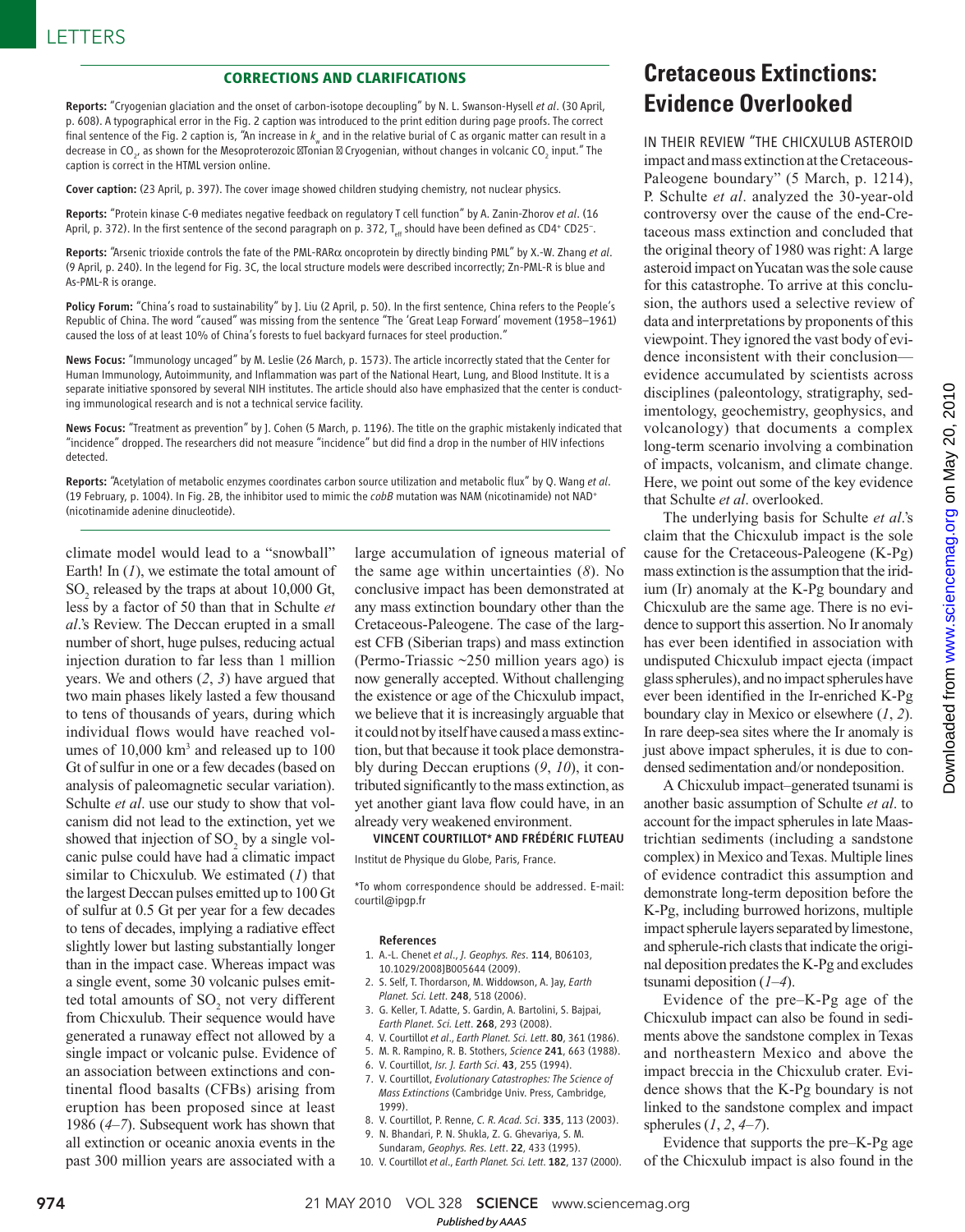presence of a spherule layer in late Maastrichtian sediments below the sandstone complex in northeastern Mexico and Texas (*2, 4*, *8*).

Deccan volcanism is dismissed by Schulte *et al*. as much older and of no consequence in the K-Pg mass extinction. Recent Deccan volcanism studies show the contrary (*9–11*). These studies link the mass extinction with the main phase of Deccan eruptions.

When this evidence is taken into account, it is clear that the massive Chicxulub and Deccan database indicates a long-term multicausal scenario and is inconsistent with the model proposed by Schulte *et al*.

#### GERTA KELLER,<sup>1</sup> \* THIERRY ADATTE,<sup>2</sup> ALFONSO PARDO,<sup>3</sup> SUNIL BAJPAI,<sup>4</sup> ASHU KHOSLA,<sup>5</sup> BANDANA SAMANT<sup>6</sup>

<sup>1</sup>Department of Geosciences, Princeton University, Princeton, NJ 08544, USA. <sup>2</sup>Geological and Paleontological Institute, University of Lausanne, CH 1015 Lausanne, Switzerland. <sup>3</sup>Escuela Politécnica Superior de Huesca, Universidad de Zaragoza, Carretera Cuarte s/n 22071, Huesca, Spain. **<sup>4</sup>**Department of Earth Sciences, Indian Institute of Technology, Roorkee 247 667, Uttarakhand, India. <sup>5</sup>Center for Advanced Study in Geology, Panjab University, Chandigarh 160014, India. <sup>6</sup>Department of Geology, Nagpur University, Nagpur 440 001, Maharashtra, India.

\*To whom correspondence should be addressed. E-mail: gkeller@princeton.edu

#### References

- 1. G. Keller, *Geol. Soc. Amer. Spec. Pap.* 437, 147 (2008).
- 2. G. Keller, W. Stinnesbeck, T. Adatte, D. Stueben, *Earth Sci. Rev*. 62, 327 (2003).
- 3. A. A. Ekdale, W. Stinnesbeck, *Palaios* 13, 593 (1998).
- 4. G. Keller *et al*., *Earth Planet. Sci. Lett*. 255, 339 (2007).
- 5. G. Keller *et al*., *Proc. Natl. Acad. Sci. U.S.A*. 101, 3753 (2004).
- 6. W. C. Ward, G. Keller, W. Stinnesbeck, T. Adatte, *Geology* 23, 873 (1995).
- 7. M. L. Prauss, *Paleogeogr. Paleoclimatol. Paleoecol*. 283, 195 (2009).
- 8. G. Keller, T. Adatte, A. J. Pardo, J. G. Lopez-Oliva, *J. Geol. Soc. London* 166, 393 (2009).
- 9. G. Keller, T. Adatte, S. Gardin, A. Bartolini, S. Bajpai, *Earth Planet. Sci. Lett*. 268, 293 (2008).
- 10. A.-L. Chenet, X. Quidelleur, F. Fluteau, V. Courtillot, S. Bajpai, *Earth Planet. Sci. Lett*. 263, 1 (2007).
- 11. A.-L. Chenet, F. Fluteau, V. Courtillot, M. Gerard, K. V. Subbarao, *J. Geophys. Res*. 113, B04101 (2008).

#### **Response**

THE LETTERS BY ARCHIBALD *ET AL.*, KELLER *ET al*., and Courtillot and Fluteau question our conclusion that the Cretaceous-Paleogene mass extinction was caused by the asteroid impact at Chicxulub. All three Letters stress that Deccan flood basalt volcanism played a major role in the extinction. Keller *et al*. and Archibald *et al*. also mention that climate change was a factor, and Archibald *et al*. point to marine regression as well.

We disagree with the hypothesis that volcanic activity can explain the extinction. First, geographically extensive biotic records of marine microfossils and terrestrial pollen and spores that reveal the nature of the Cretaceous-Paleogene (K-Pg) mass extinction with

the greatest fidelity do not contain evidence of accelerated extinction rates during the last 400 thousand years of the Cretaceous [our Review and (*1*, *2*)] and therefore do not support the idea that the biosphere was somehow destabilized by Deccan volcanism. In fact, plant macrofossils record a diversification during this time (*2*). Studies of the last 1.5 million years of the Cretaceous from North America, Europe, and Asia [e.g., (*3*, *4*)] are compatible with a sudden extinction scenario for nonavian dinosaurs. Moreover, the constancy of late Maastrichtian open ocean sedimentation (as indicated by climate cycles driven by regular oscillations in Earth's orbit) does not provide evidence for overall declining productivity or instability in marine ecosystems preceding the boundary [e.g., (*5*)].

Second, recent studies suggest that the emplacement of the Deccan flood basalts took place during multiple (~30) large eruptive pulses, most of which predate the K-Pg boundary by several hundred thousand years (*6*). In contrast, others have argued that "activity in the continental flood basalt province as a whole is likely to have been quasi-continuous" (*7*). Nevertheless, it is extremely difficult to reconcile the protracted Deccan flood basalt eruption history with a single abrupt mass extinction horizon exactly at the K-Pg boundary. Although it is well documented that the Chicxulub impact event coincided precisely with sudden paleontological and paleoenvironmental changes and the K-Pg mass extinction [our Review and (*8*, *9*)], there are no comparable data demonstrating that a major pulse of Deccan

volcanism coincided with the mass extinction. Moreover, it remains to be explained why one eruptive event would have resulted in mass extinction, whereas multiple earlier eruptive events of comparable magnitude and duration occurring up to 500 thousand years before the K-Pg boundary (*6*) left few global environmental traces [e.g., (*1*, *2*)].

Third, rates of sulfur injections are critically important to discriminating between environmental consequences of impact versus those of volcanism because the residence time of sulfur in the atmosphere is short (*10*). Courtillot and Fluteau claim that we misrepresent their 2009 paper (*6*). However, the paper includes exactly the numbers (reported as "0.1 to 1 Gt/a sulfur dioxide") we stated. We did not note their finding that the sulfur was released "over durations possibly as short as 100 years for each single eruptive event" (*6*) because this does not affect our conclusions. Maintaining such a sulfur release for 100 years would indeed result in a total sulfur

release of 50 Gt, which is in the order of the lowest estimate for Chicxulub impact (see our Review). However, sulfur is removed from the atmosphere continuously (*10*) and therefore any accumulation in the atmosphere is unsupported, contrary to the claim made by Courtillot and Fluteau. We also emphasize that the instantaneous release of 100 to 500 Gt sulfur is only one consequence of the Chicxulub impact, and the K-Pg boundary mass extinction is likely the result of a combination of several impact-induced environmental effects (including the release of sulfur, soot, dust, and other effects, as noted in our Review), whereas the Deccan flood basalt hypothesis relies exclusively on the injection of sulfur dioxide (*6*).



The Chicxulub Crater. A computer-generated gravity map image shows the Chicxulub Crater on Mexico's Yucatan Peninsula.

With regard to Archibald *et al*.'s and Courtillot and Fluteau's comments about other Phanerozoic mass extinction events that co-occurred with the emplacement of flood basalt provinces, we note that these extinction events are commonly associated with oceanic anoxia, calcification crises, and strong global warming—none of which is observed at the K-Pg boundary (*2*, *10–13*). Furthermore, there is an absence of mass extinctions during several large flood basalt eruptions (*10*, *14*). Each mass extinction event should be considered relative to the record for that event [e.g., (*12*)], and we stress the unique aspects of the K-Pg boundary record. Chicxulub is by far the largest known impact event in the Phanerozoic, and the projectile hit an extraordinarily thick sulfur-rich sedimentary sequence (see our Review). The absence of evidence for impact phenomena at other mass extinctions, discussed by Archibald *et al*., is irrelevant for our synthesis of the stratigraphy and biotic response to the specific Chicxulub impact event.

www.sciencemag.org **SCIENCE** VOL 328 21 MAY 2010 *Published byAAAS*

www.sciencemag.orgon May 20, 2010

Downloaded from www.sciencemag.org on May 20, 2010

Downloaded from